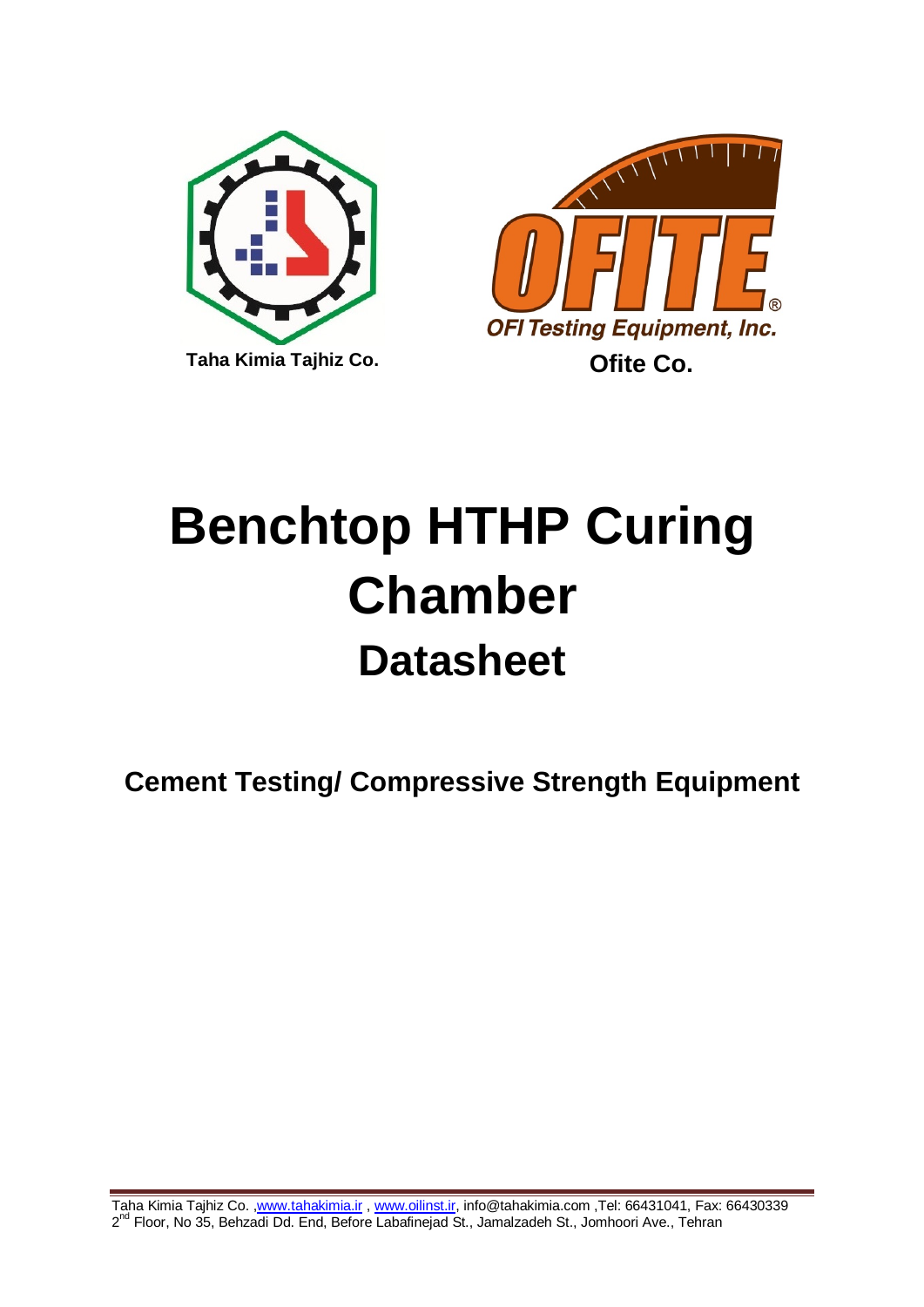# ANTIFIC

#### *CEMENT TESTING EQUIPMENT*

For over 30 years OFI Testing Equipment (OFITE) has provided instruments and reagents for testing drilling fluids, well cements, completion fluids, and wastewater. In addition to these product lines we also offer a range of instruments for core analysis. From our manufacturing facility in Houston, TX we provide customers all over the world with quality products and exceptional service.

Our cement product line includes innovative designs such as the Static Gel Strength Measurement Device (SGSM) which showcases our ability to develop new technology to meet customer and industry demands. We also offer Ultrasonic Cement Analyzers (UCA), Constant Speed Blenders, Automated HTHP Consistometers, and all other instruments required to evaluate cement properties according to API Specification 10.

As an independent manufacturer and supplier, OFITE has one priority, our customers.



## **Benchtop HTHP Curing Chamber**

The OFITE Benchtop HTHP Curing Chamber is designed to prepare well cement specimens for compressive strength tests. It is necessary to determine the amount of time required for a cement to develop compressive strength so that drilling/production operations can be resumed as quickly as possible. The goal is to design a slurry that can quickly develop compressive strength so that the "waiting on cement" time may be minimized. The OFITE HTHP Curing Chambers provide a means of curing cement specimens under typical down-hole temperatures and pressures.



#### Features

- Unit may be utilized to test well cements in accordance to API Specification 10
- Electronic timer measures elapsed time and may be programmed to initiate cooling
- For safety, a pressure relief valve, as well as a safety head with rupture disk are provided
- Test cell cures 4 specimens
- Compact for bench top operation
- Digital programmable temperature controller
- Coolant system quickly cools the test cell
- Dual compression molds meet ASTM standard C-1O9